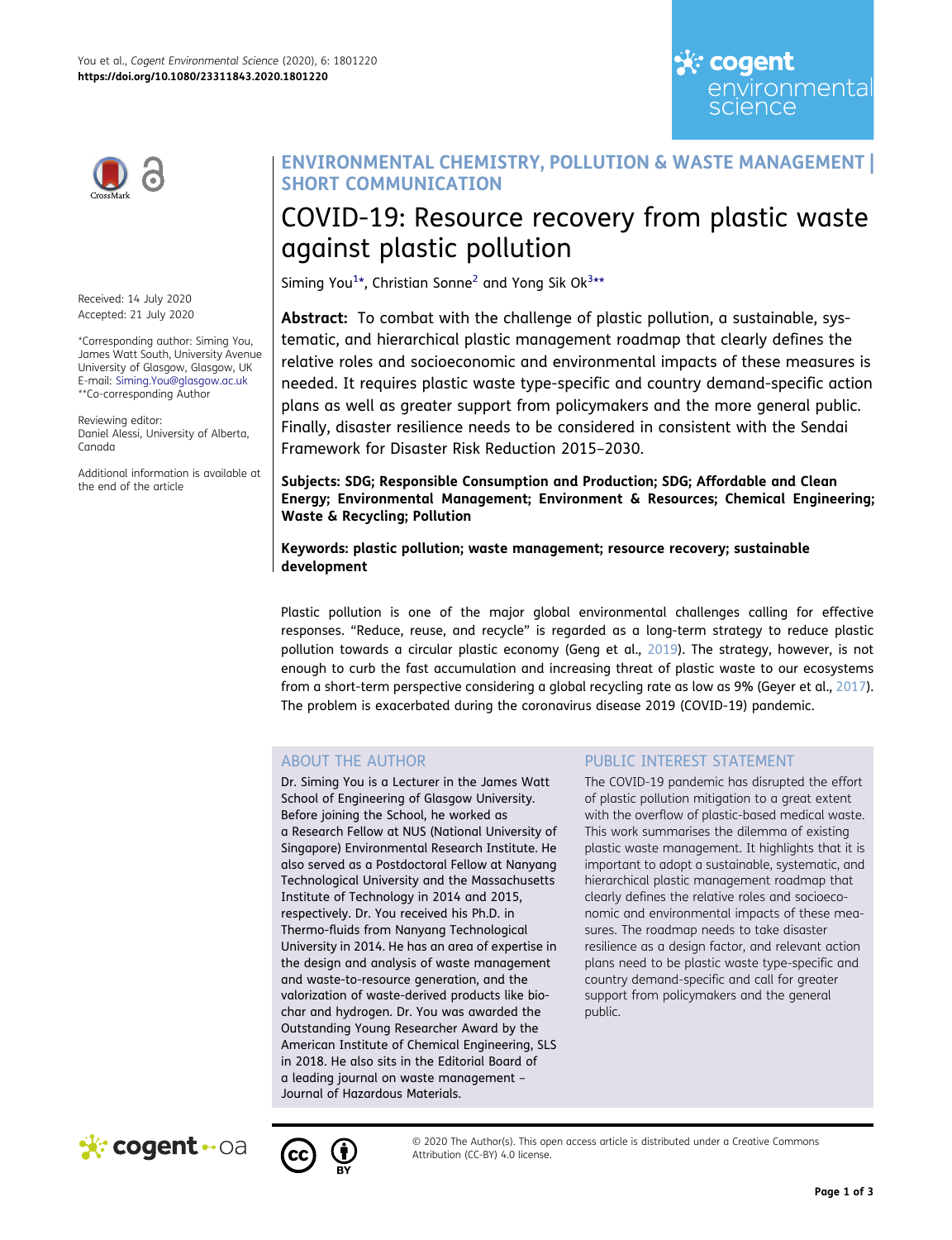<span id="page-1-6"></span><span id="page-1-5"></span>The problem is further complicated by China's import ban on nonindustrial plastic waste in 2017. As a leading plastic waste receiving country, China had imported a cumulative 45% of global plastic waste since 1992 (Brooks et al., [2018](#page-2-2)). The ban incurs an abrupt diversion of a huge amount of plastic waste to other countries like Malaysia, Vietnam, Philippines, and Indonesia. Unfortunately, most countries do not have proper infrastructure and regulation capacities to sustainably manage the over-imported plastic waste (Dauvergne, [2018\)](#page-2-3). This has sparked a series of diplomatic rows between various Asian and Western countries, followed by potential import bans and a global plastic waste trade shuffle (Bengali, [2019\)](#page-1-3). Moreover, over 90% of waste in low-income countries is either openly dumped or burned (Kaza et al., [2018\)](#page-2-4), implying an increased plastic pollution risk to some of the importing countries' ecosystems.

<span id="page-1-8"></span><span id="page-1-7"></span><span id="page-1-4"></span>The COVID-19 pandemic has led to a significant upsurge in the use and production of healthcare-related plastic products, especially single-use plastics like surgical masks (Klemeš et al., [2020](#page-2-5)). The plastic waste management during the pandemic has been seriously disrupted in some developing countries due to their rudimentary waste management infrastructure and limited infrastructure and facilities. This has made the sustainable management of plastic waste during the pandemic a big concern, calling for higher resilience for the whole waste management chain (You et al., [2020\)](#page-2-6). This poses an urgent problem: how to deal with the plastic waste that has accumulated in our ecosystems and the new surge in plastics that is expected in the near future?

<span id="page-1-10"></span><span id="page-1-9"></span>Advanced resource recovery (e.g., hydrogen, carbon nanotubes, etc.) from plastic waste appears to be an effective solution to alleviate the current dilemma of global plastic waste management (Saleem et al., [2018;](#page-2-7) Yao et al., [2018](#page-2-8)). Conventional practices (e.g., landfill) are losing their popularity due to adverse environmental impacts. Recovered resources that precisely match the socioeconomic, energy, and environmental demands of an importing country will accelerate relevant technology uptake and help to alter the public impression of imported plastic waste from a "pain" to a "gain". This will alleviate the plastic waste trade stress and facilitate the shuffle.

The resource recovery from plastic waste needs to go in parallel with the strategy of "reduce, reuse, and recycle" development for tackling the plastic pollution challenge. This calls for a sustainable, systematic, and hierarchical plastic management roadmap that clearly defines the relative roles and socioeconomic and environmental impacts of these measures, which are currently missing. It requires plastic waste type-specific and country demand-specific action plans as well as greater support from policymakers regarding funding and regulations, and the active participation of the general public. Finally, disaster resilience needs to be considered for the design of actions consistent with the Sendai Framework for Disaster Risk Reduction 2015–2030 that guides the global effort of disaster risk management.

#### **Funding**

The authors received no direct funding for this research.

#### **Competing interests**

The authors declare no competing interests.

#### **Author details**

<span id="page-1-2"></span><span id="page-1-1"></span><span id="page-1-0"></span>Siming You<sup>[1](#page-0-0)</sup> E-mail: Siming.You@glasgow.ac.uk ORCID ID: http://orcid.org/0000-0003-2175-7291 Christian Sonne[2](#page-0-0) E-mail: cs@bios.au.dk ORCID ID: http://orcid.org/0000-0001-5723-5263 Yong Sik Ok<sup>3</sup> E-mail: Siming.You@glasgow.ac.uk E-mail: Siming.You@glasgow.ac.uk James Watt School of Engineering, University of Glasgow, Glasgow, UK.

- <sup>2</sup> Department of Bioscience, Aarhus University, Roskilde, Denmark.
- 3 Korea Biochar Research Center, APRU Sustainable Waste Management & Division of Environmental Science and Ecological Engineering, Korea University, Seoul, Korea.

#### **Citation information**

Cite this article as: COVID-19: Resource recovery from plastic waste against plastic pollution, Siming You, Christian Sonne & Yong Sik Ok*, Cogent Environmental Science* (2020), 6: 1801220.

#### **References**

<span id="page-1-3"></span>Bengali, S. ([2019\)](#page-1-4). *Asian countries take a stand against the rich world's plastic waste*. Los Angeles Times. https:// www.latimes.com/world/la-fg-asia-plastic-waste-20190617-story.html#:~:text=Amid%20a%20grow ing%20global%20movement,making%20it% 20easier%20to%20recycle.